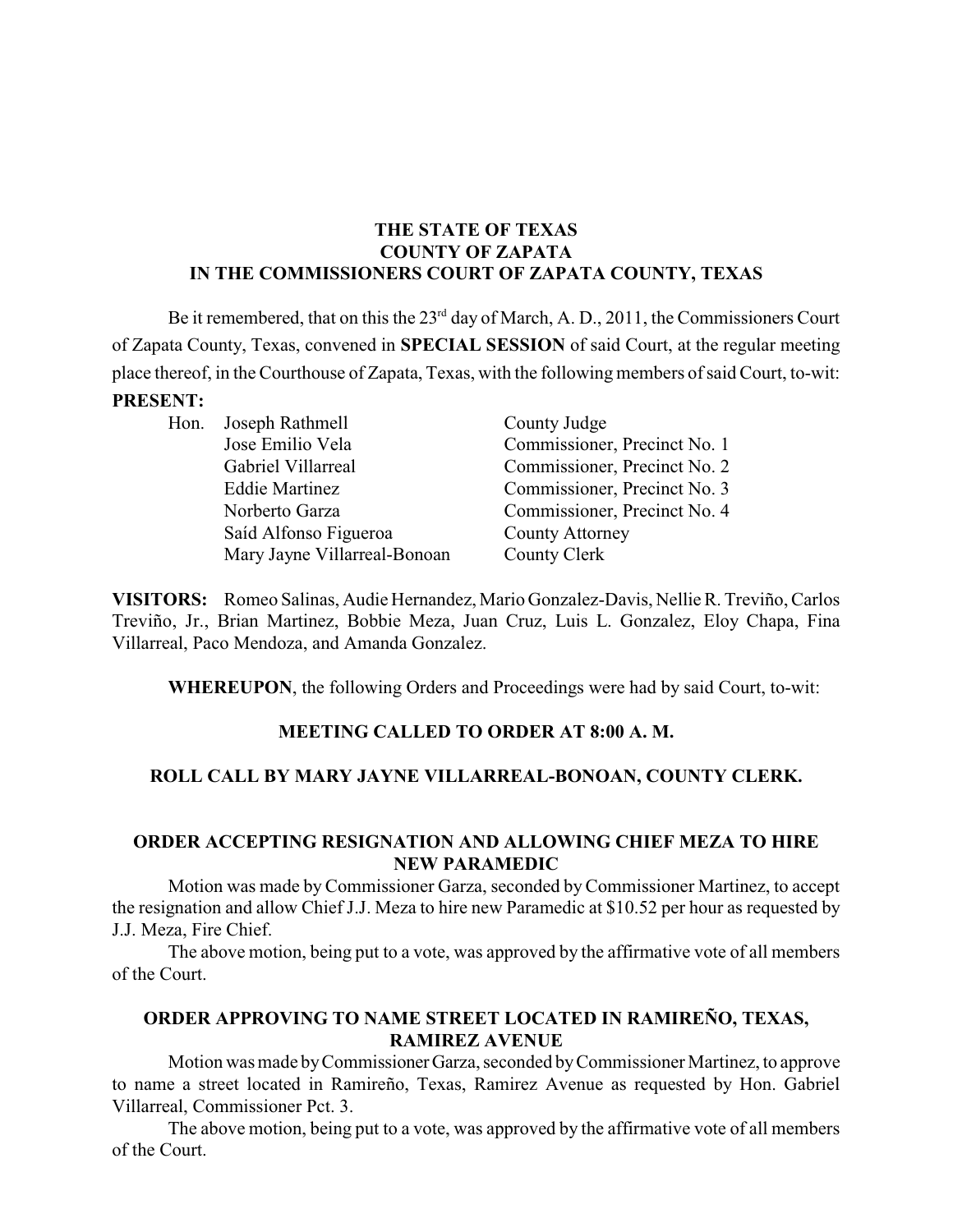## **ORDER APPROVING TO RELOCATE HOMERO GONZALEZ FROM SLOT 3 TO SLOT 5**

Motion was made byCommissioner Martinez, seconded byCommissioner Vela, to approve to relocate Homero Gonzalez from slot 3 at \$7.74 an hour to slot 5 at \$9.00 an hour from #014 Special Road & Bridge, Pct. 4, effective March 28, 2011 as requested by Hon. Norberto Garza, Commissioner Pct. 4.

The above motion, being put to a vote, was approved by the affirmative vote of all members of the Court.

## **ORDER APPROVING TO RATIFY CREATION OF GENERAL LEDGER INCOME ACCOUNT #10-370-903 ARM ORDINANCE**

Motion was made byCommissioner Martinez, seconded byCommissioner Vela, to approve to ratify the creation of General Ledger income account #10-370-903 ARM Ordinance as requested by Romeo Salinas, County Treasurer.

The above motion, being put to a vote, was approved by the affirmative vote of all members of the Court.

### **ORDER TO TABLE REQUEST BY RENE GARCILAZO, COMPUTER TECHNICIAN, FOR LINE ITEM TRANSFER**

Motion was made by Commissioner Martinez, seconded by Commissioner Villarreal, to **table** request by Rene Garcilazo, Computer Technician, for line item transfer as follows:

From: Electronic Date Pro 10-402-335 Equipment \$6,000.00 To: Electronic Data Pro 10-402-427 Workshops/Travel \$6,000.00 as requested by Rene Garcilazo, Computer Technician.

The above motion, being put to a vote, was approved by the affirmative vote of all members of the Court.

### **ORDER APPROVING LINE ITEM TRANSFER**

Motion was made byCommissioner Vela, seconded byCommissioner Martinez, to approve the following line item transfer:

| From: Pct. 4                                          |                      |                       | 10-004-395 Parks $&$ Buildings | \$1,000.00 |  |  |
|-------------------------------------------------------|----------------------|-----------------------|--------------------------------|------------|--|--|
|                                                       | To: Constable Pct. 1 | $10-500-427$ Supplies |                                | \$1,000.00 |  |  |
| as requested by Norberto Garza, Commissioner, Pct. 4. |                      |                       |                                |            |  |  |

The above motion, being put to a vote, was approved by the affirmative vote of all members of the Court.

# **MOTION WAS MADE BY COMMISSIONER GARZA, SECONDED BY COMMISSIONER MARTINEZ, TO ENTER INTO EXECUTIVE SESSION**

# **MOTION WAS MADE BY COMMISSIONER VILLARREAL, SECONDED BY COMMISSIONER GARZA, TO RETURN TO REGULAR SESSION**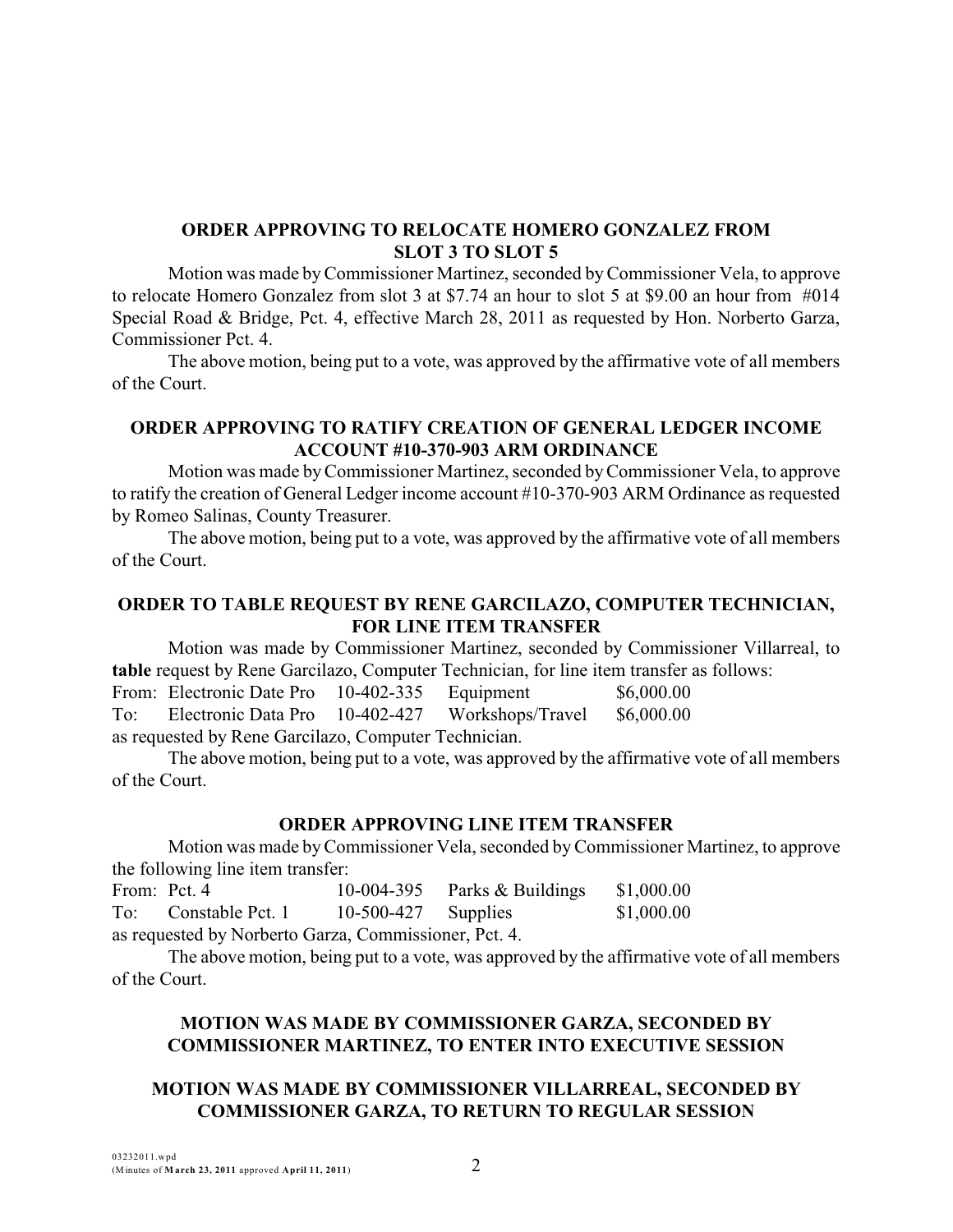## **ORDER OF NO ACTION ON REQUEST BY HON. NORBERTO GARZA, COMMISSIONER PCT. 4 AND NELLIE TREVIÑO, PERSONNEL DIRECTOR, TO DISCUSS PERSONNEL MATTERS CONCERNING ZAPATA COUNTY WATERWORKS**

Motion was made by Commissioner Vela, seconded by Commissioner Martinez, to take no action on request by Hon. Norberto Garza, Commissioner Pct. 4 and Nellie Treviño, Personnel Director, to discuss Personnel Matters concerning ZapataCountyWaterworks. Commissioner Vela stated that, in future occasions, these matters should be addressed by department head before being taken to commissioners' court.

The above motion, being put to a vote, was approved by the affirmative vote of Commissioner Vela, Martinez and Martinez and Judge Rathmell. Commissioner Garza abstained. Motion carried.

### **ORDER APPROVING TO STOP FUNDING FOR ZAPATA COUNTY ECONOMIC DEVELOPMENT CORPORATION IMMEDIATELY**

Motion was made byCommissioner Martinez, seconded byCommissioner Vela, to approve to stop funding for the Zapata County Economic Development Corporation immediately as requested by Hon. Eddie Martinez, Commissioner Pct. 3.

The above motion, being put to a vote, was approved by the affirmative vote of all members of the Court.

### **ORDER AUTHORIZING COUNTY ATTORNEY TO SEND LETTER TO ZAPATA COUNTY ECONOMIC CORPORATION ADVISING TO VACATE COUNTY OFFICES**

Motion was made by Commissioner Martinez, seconded by Commissioner Garza, to authorize County Attorney to send letter to Zapata County Economic Development Corporation advising them to vacate county offices within 30 days as requested by Eddie Martinez, Commissioner Pct. 3.

The above motion, being put to a vote, was approved by the affirmative vote of all members of the Court.

#### **ADJOURN**

Motion to adjourn was made byCommissioner Martinez, seconded byCommissioner Garza, and being put to a vote, was approved by the affirmative vote of all members of the Court.